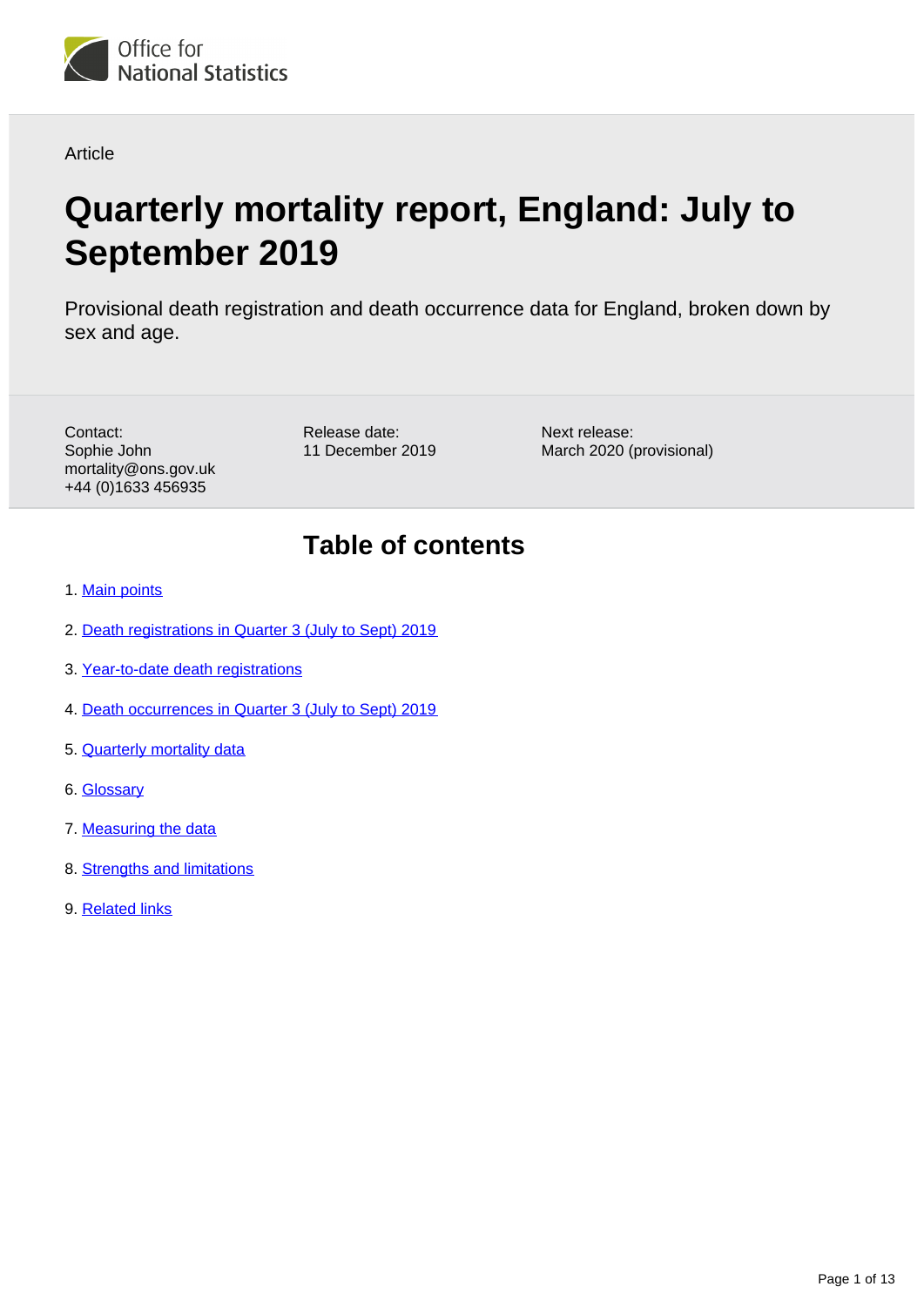## <span id="page-1-0"></span>**1 . Main points**

- In Quarter 3 (July to Sept) 2019, there were 113,348 deaths registered in England; this is 2,247 more deaths than the five-year average (2014 to 2018) for this quarter.
- When taking the size and age of the population into account, the age-standardised mortality rate in Quarter 3 2019 was 831 deaths per 100,000 population.
- Age-standardised mortality rates have fallen from an initial 1,105 deaths per 100,000 population in 2001 to 831 deaths per 100,000 population in 2019.
- When considering deaths registered to date (1 January to 30 September 2019), there has been a significant decrease in age-standardised mortality when compared with 2018; this has been driven by Quarter 1 (Jan to Mar) and Quarter 2 (Apr to June) 2019, which were both statistically significantly lower than their respective quarters for all years since 2001.
- A peak in the number of deaths per day occurred on 25 July 2019, which was the hottest day in 2019.

## <span id="page-1-1"></span>**2 . Death registrations in Quarter 3 (July to Sept) 2019**

There were 113,348 deaths registered in England in Quarter 3 (July to Sept) 2019. This was 2,997 more deaths than in Quarter 3 2018 and 2,247 more deaths than the five-year average (2014 to 2018) for this quarter. Of the deaths registered in Quarter 3 2019, 57,239 were male and 56,109 were female.

To make valid comparisons over time, we express the number of deaths registered as age-standardised mortality [rates](https://www.ons.gov.uk/peoplepopulationandcommunity/birthsdeathsandmarriages/deaths/articles/quarterlymortalityreports/julytoseptember2019#glossary). Quarter 3 2019 age-standardised mortality rates were higher than Quarter 3 2018, but this was not statistically significant. However, when compared with 2001, when the data series began, mortality rates have fallen from an initial 1,105 deaths per 100,000 population to 831 deaths per 100,000 population in 2019. The mortality rate for all persons, both males and females, in Quarter 3 2019 was statistically significantly lower than all Quarter 3 periods since 2001, except for Quarter 3 2018.

More information about how mortality rates have changed over a longer time period can be found in [Office for](https://www.ons.gov.uk/peoplepopulationandcommunity/birthsdeathsandmarriages/deaths/articles/changingtrendsinmortalityinenglandandwales1990to2017/experimentalstatistics)  [National Statistics \(ONS\)](https://www.ons.gov.uk/peoplepopulationandcommunity/birthsdeathsandmarriages/deaths/articles/changingtrendsinmortalityinenglandandwales1990to2017/experimentalstatistics) and [Public Health England \(PHE\)](https://assets.publishing.service.gov.uk/government/uploads/system/uploads/attachment_data/file/762623/Recent_trends_in_mortality_in_England.pdf) analyses of the changing mortality trends in England.

To assess how deaths registered in Quarter 3 2019 compare with earlier years, Figure 1 shows the agestandardised mortality rates for deaths registered in each Quarter 3 between 2001 and 2019.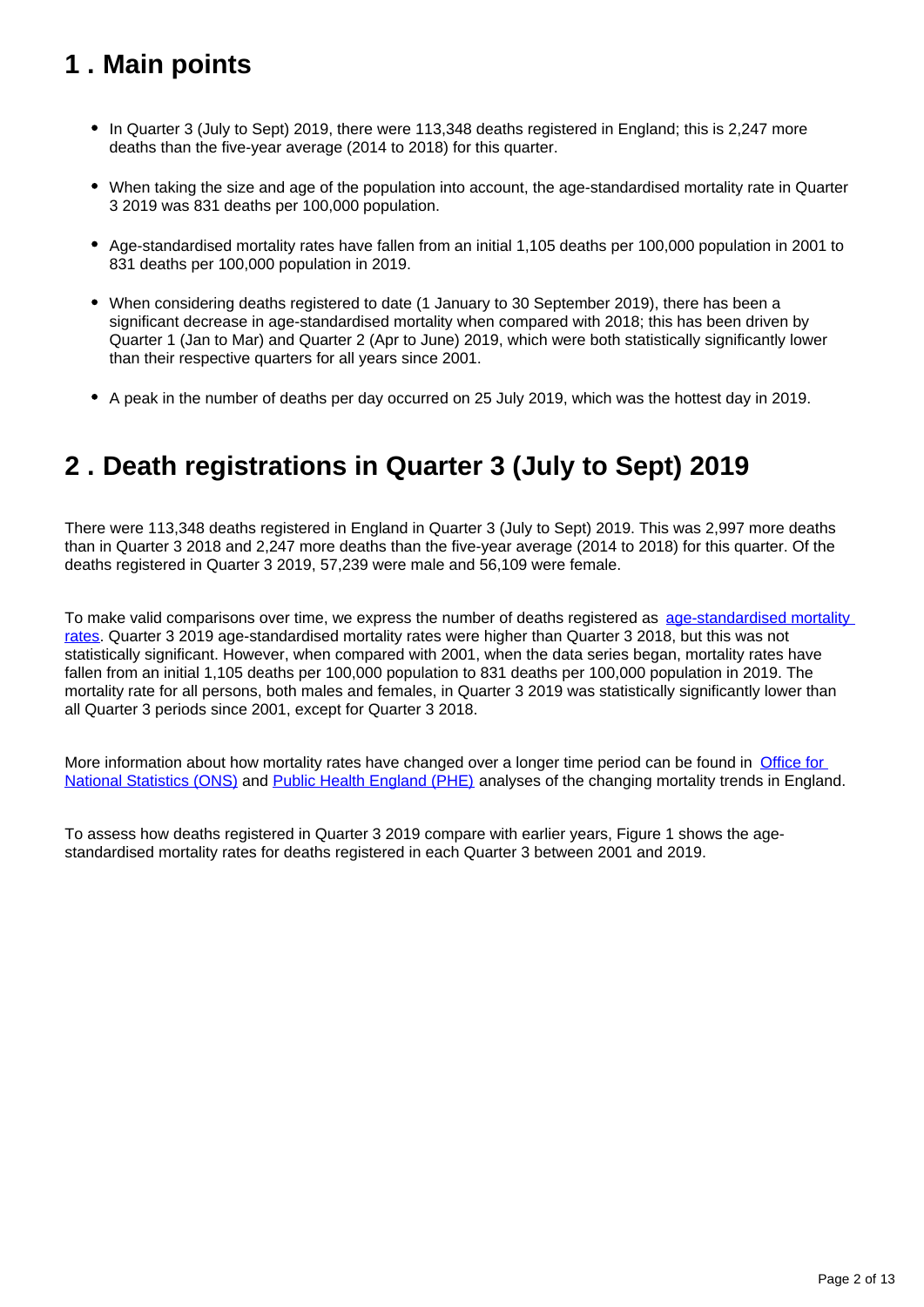#### **Figure 1: Mortality rates in Quarter 3 2019 have fallen since Quarter 3 2001**

**Age-standardised mortality rates by sex, deaths registered in Quarter 3 (July to Sept), 2001 to 2019, England**

### Figure 1: Mortality rates in Quarter 3 2019 have fallen since Ouarter 3 2001

Age-standardised mortality rates by sex, deaths registered in Quarter 3 (July to Sept), 2001 to 2019, England



#### **Source: Office for National Statistics – Quarterly mortality report**

#### **Notes:**

- 1. Age-standardised mortality rates per 100,000 population, standardised to the 2013 European Standard Population.
- 2. Q3 refers to Quarter 3 (1 July to 30 September).
- 3. Figures are for deaths registered rather than deaths occurring in each period.
- 4. Figures for 2019 are based on provisional mortality data and projected populations.
- 5. Figures exclude non-residents.

Owing to most deaths occurring in those aged 75 years and over (68% of 2018 registrations), this section separates those aged under 75 years and those aged 75 years and over. We analyse age-standardised rates for those aged 0 to 74 years, followed by age-specific rates for those aged 75 to 79 years, 80 to 84 years, 85 to 89 years, and 90 years and over.

Figure 2 shows a statistically significant decrease in mortality rates for males and females aged 0 to 74 years between 2001 and 2019, with the lowest rates observed in Quarter 3 2019. For all ages, the sharpest falls in mortality rates were in the first half of the period.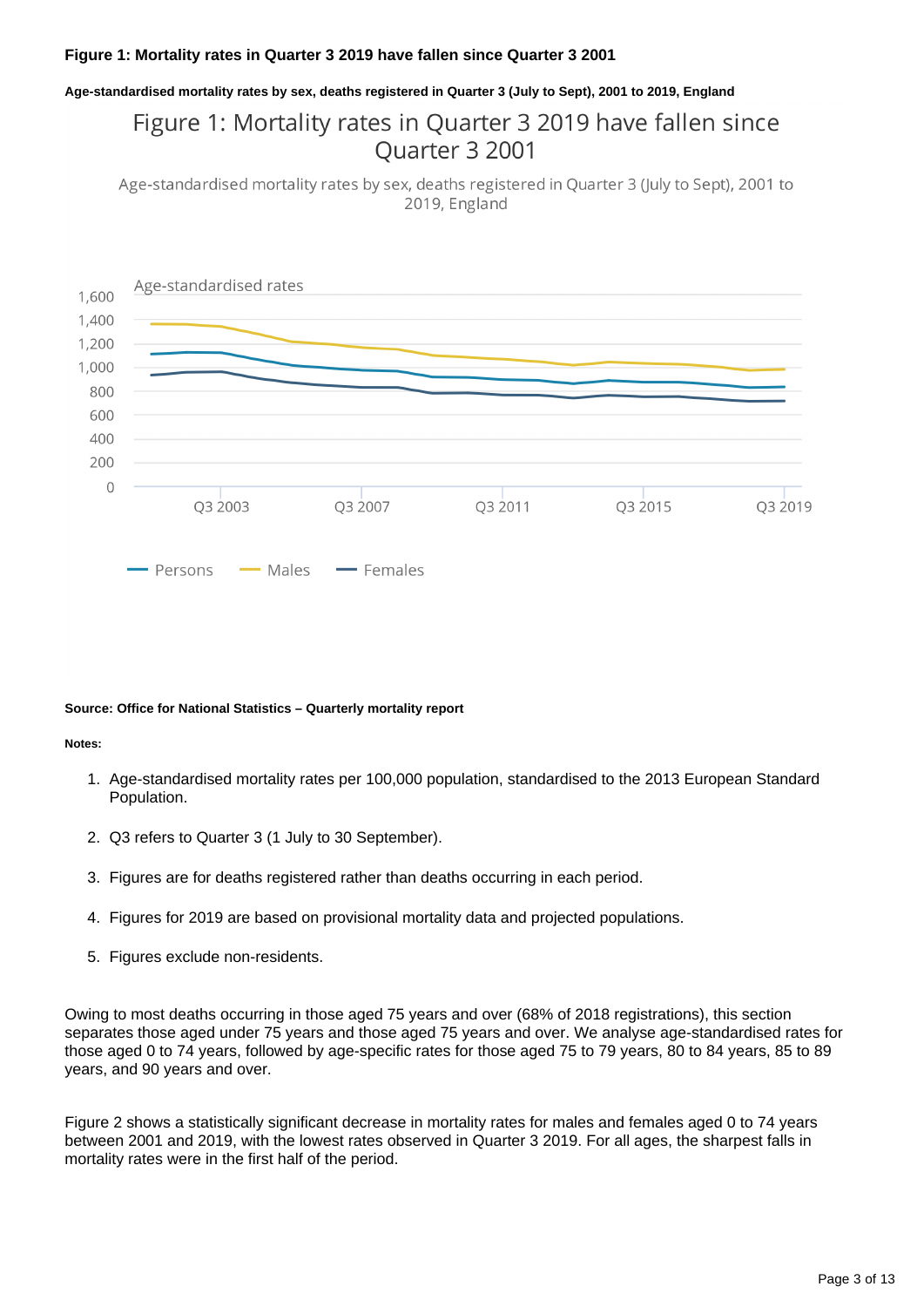While males aged 0 to 74 years had a higher mortality rate than females (367 deaths per 100,000 males and 236 deaths per 100,000 females), the difference in the mortality rate between males and females has decreased in more recent years.

#### **Figure 2: Mortality rates in Quarter 3 2019 for ages 0 to 74 years were the lowest since the time series began in 2001**

#### **Age-standardised mortality rates by sex, deaths registered in Quarter 3 (July to Sept), 2001 to 2019, ages 0 to 74 years, England**

Figure 2: Mortality rates in Quarter 3 2019 for ages 0 to 74 years were the lowest since the time series began in 2001

Age-standardised mortality rates by sex, deaths registered in Quarter 3 (July to Sept), 2001 to 2019, ages 0 to 74 years, England



#### **Source: Office for National Statistics – Quarterly mortality report**

#### **Notes:**

- 1. Age-standardised mortality rates per 100,000 population, standardised to the 2013 European Standard Population.
- 2. Q3 refers to Quarter 3 (1 July to 30 September).
- 3. Figures are for deaths registered rather than deaths occurring in each period.
- 4. Figures for 2019 are based on provisional mortality data and projected populations.
- 5. Figures exclude non-residents.

Figures 3 and 4 show that since Quarter 3 2001, mortality rates have significantly declined in both males and females for those aged 75 years and over. For males aged 75 to 79 years and 85 to 89 years, age-specific mortality rates in Quarter 3 2019 were the lowest since Quarter 3 2001. For females, those aged 80 to 84 years had the lowest mortality rates since Quarter 3 2001. However, none of these decreases were statistically significant. These were also the only decreases in comparison with Quarter 3 2018.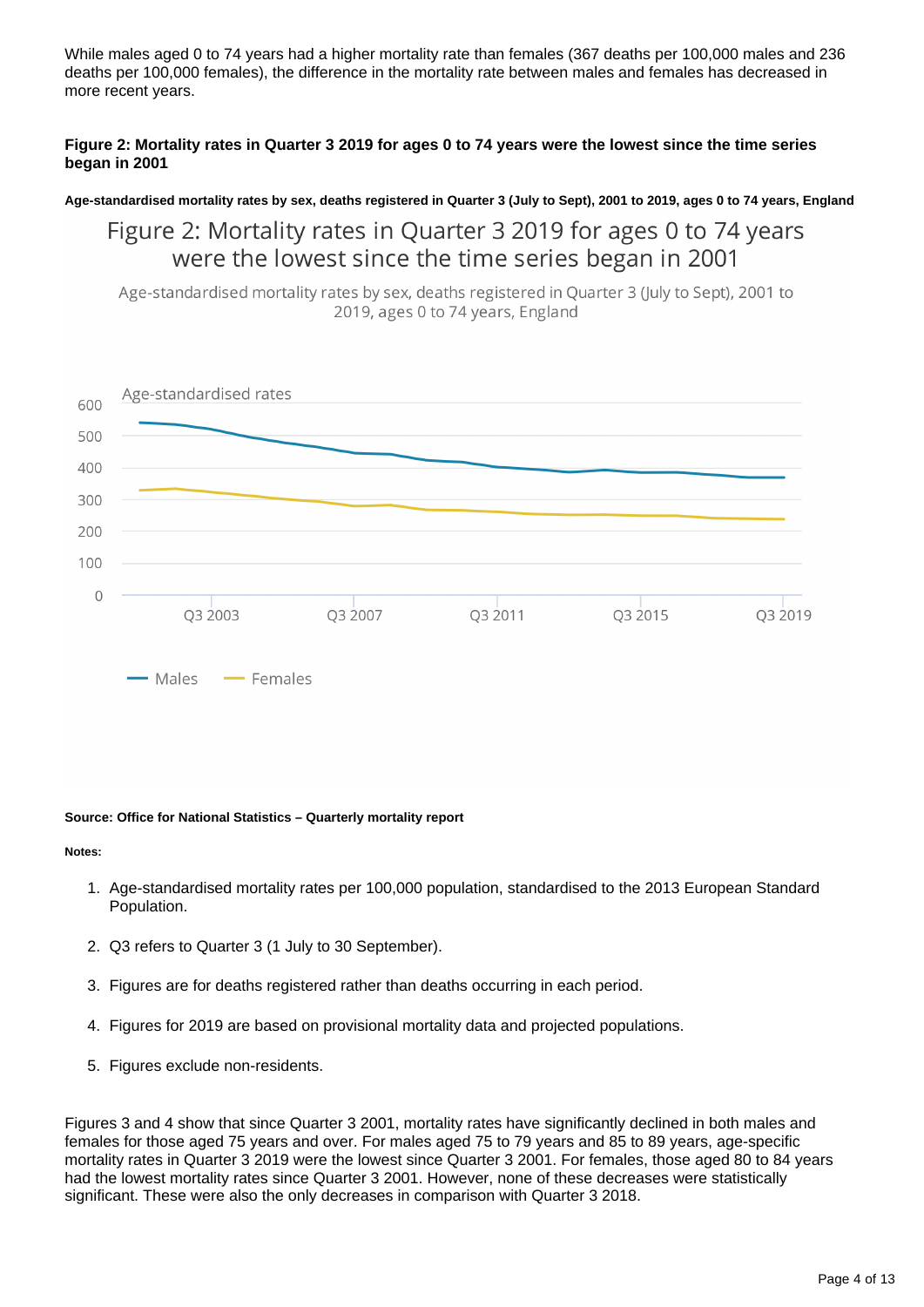All other age groups saw a non-significant increase in age-specific rates since 2018. For both sexes, age-specific mortality rates at ages 90 years and over have fluctuated year on year since around 2009 without any clear trend.

#### **Figure 3: Age-specific mortality rates for males aged 75 years and over have decreased since Quarter 3 2001**

**Age-specific mortality rates, deaths registered in Quarter 3 (July to Sept), 2001 to 2019, males aged 75 years and over, England**

### Figure 3: Age-specific mortality rates for males aged 75 years and over have decreased since Quarter 3 2001

Age-specific mortality rates, deaths registered in Quarter 3 (July to Sept), 2001 to 2019, males aged 75 years and over, England



#### **Source: Office for National Statistics – Quarterly mortality report**

#### **Notes:**

- 1. Age-specific mortality rates per 100,000 population.
- 2. Q3 refers to Quarter 3 (1 July to 30 September).
- 3. Figures are for deaths registered rather than deaths occurring in each period.
- 4. Figures for 2019 are based on provisional mortality data and projected populations.
- 5. Figures exclude non-residents.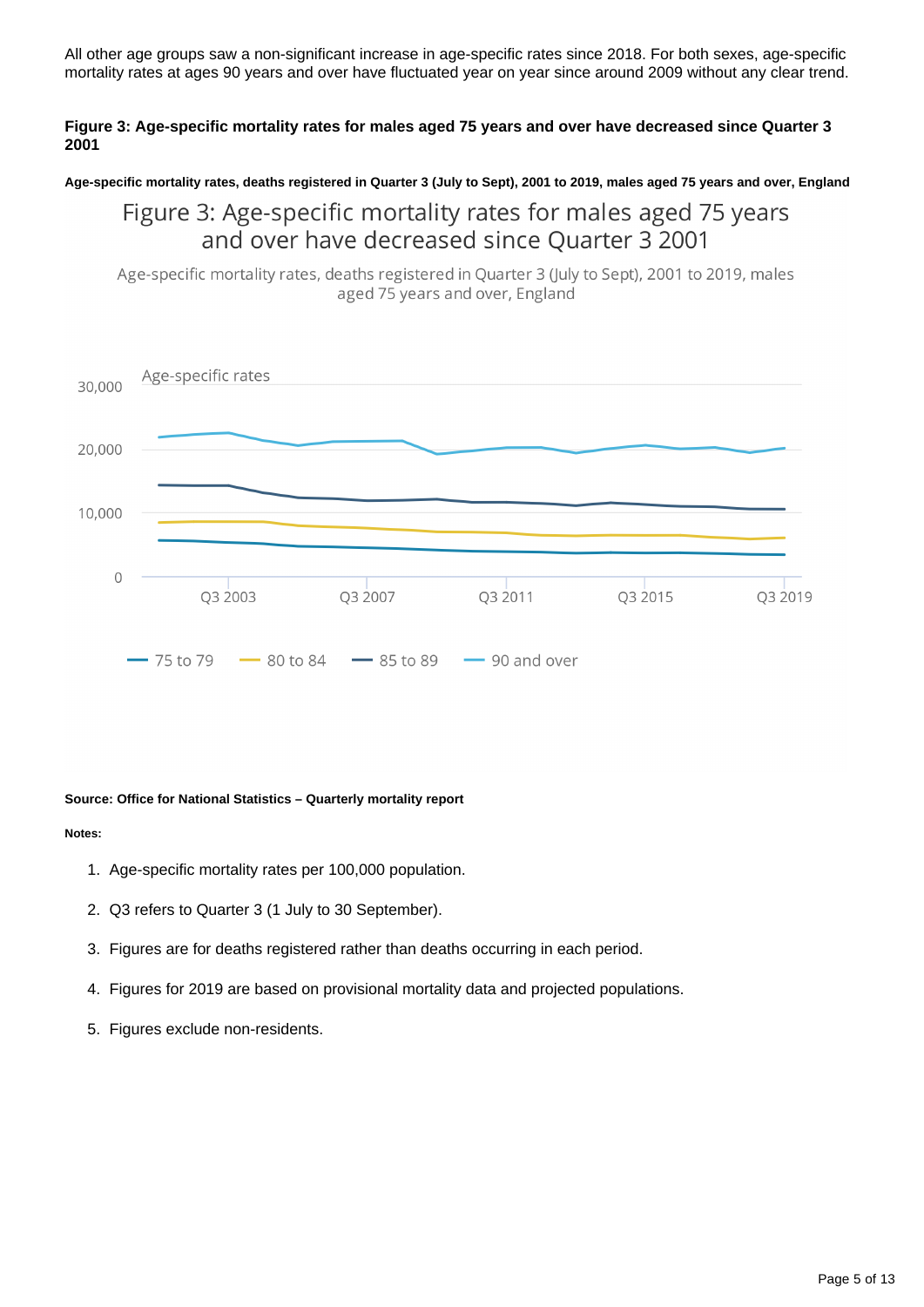#### **Figure 4: Females aged 80 to 84 years had their lowest age-specific mortality rate since 2001**

**Age-specific mortality rates, deaths registered in Quarter 3 (July to Sept), 2001 to 2019, females aged 75 years and over, England**

### Figure 4: Females aged 80 to 84 years had their lowest agespecific mortality rate since 2001

Age-specific mortality rates, deaths registered in Quarter 3 (July to Sept), 2001 to 2019, females aged 75 years and over, England



#### **Source: Office for National Statistics – Quarterly mortality report**

#### **Notes:**

- 1. Age-specific mortality rates per 100,000 population.
- 2. Q3 refers to Quarter 3 (1 July to 30 September).
- 3. Figures are for deaths registered rather than deaths occurring in each period.
- 4. Figures for 2019 are based on provisional mortality data and projected populations.
- 5. Figures exclude non-residents.

## <span id="page-5-0"></span>**3 . Year-to-date death registrations**

There were 366,533 deaths registered during the first three-quarters of 2019.

To gain a better idea of year-to-year mortality rates, we calculated year-to-date age-standardised mortality rates based on deaths registered between 1 January and 30 September in each year from 2001 to 2019 (Figure 5). The year-to-date age-standardised mortality rate for 2019 was 910 deaths per 100,000 population, which was statistically significantly lower than all years since 2001 (when the series began).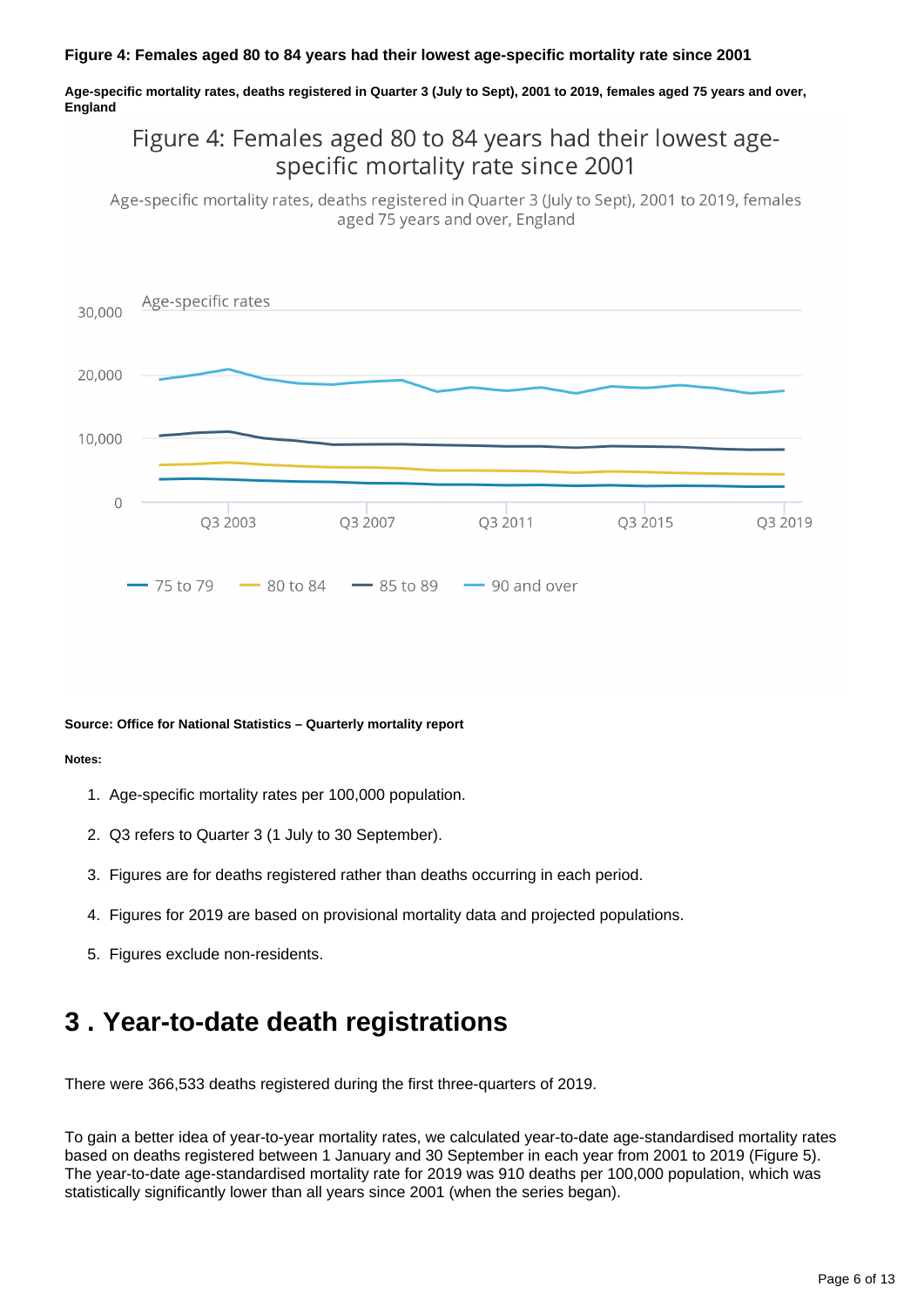We also created age-standardised mortality rates for rolling five-year "three-quarter" periods. This five-year average removes the volatility that can occur year on year. The year-to-date age-standardised mortality rate for 2019 was lower than expected when compared with the equivalent five-year rolling average, which is the lowest rolling average in the series (Figure 5). The age-standardised mortality rate for 2014 to 2018 was 966 deaths per 100,000 population, which is higher than the 910 deaths per 100,000 population in 2019. The number of deaths for 2019 was 2,342 less than the 2014 to 2018 average.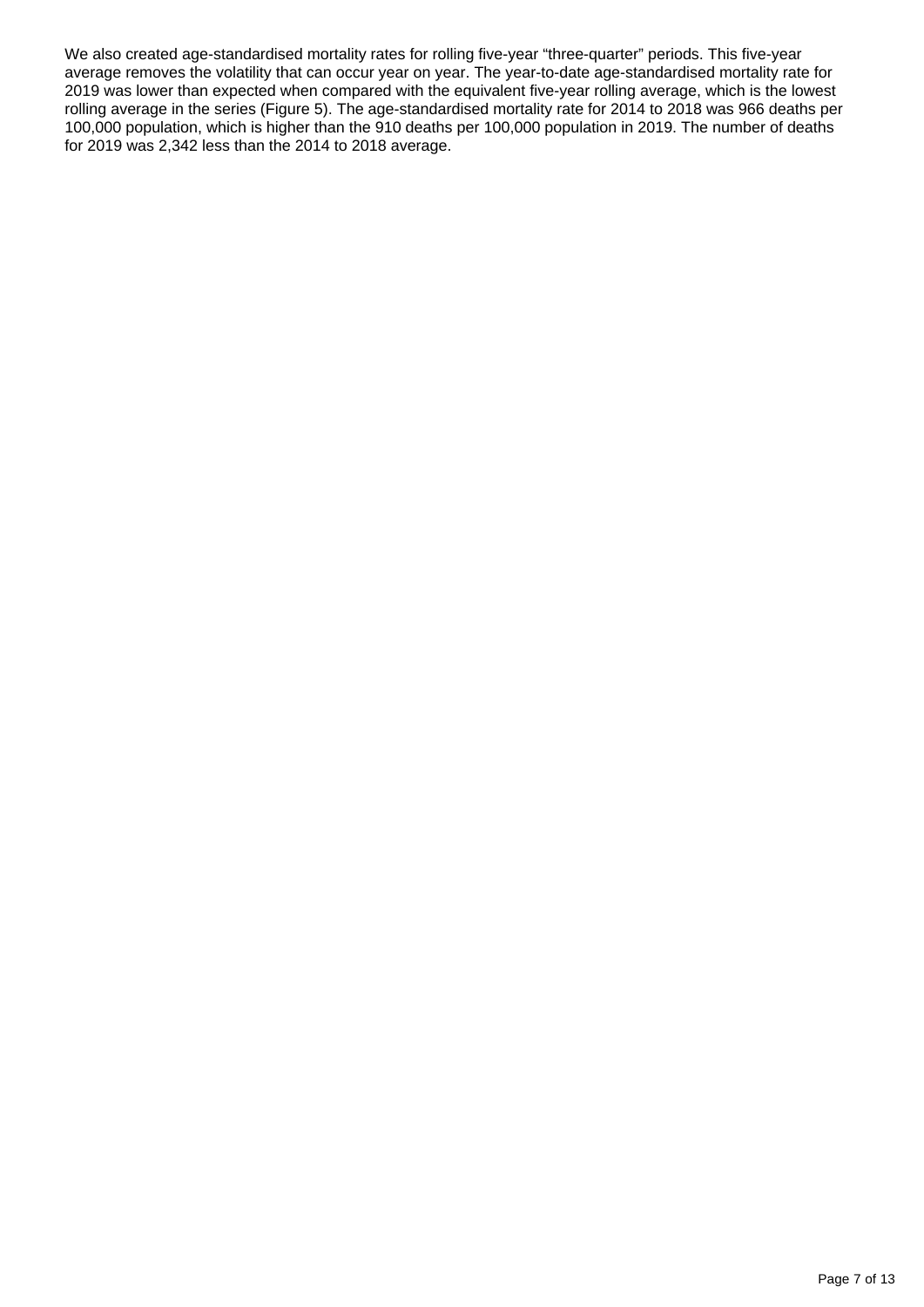#### **Figure 5: Mortality rates for 2019 to date are statistically significantly lower than all years since 2001**

**Age-standardised mortality rates and rolling five-year mid-point age-standardised mortality rates, deaths registered between 1 January and 30 September 2001 to 2019, England**

### Figure 5: Mortality rates for 2019 to date are statistically significantly lower than all years since 2001

Age-standardised mortality rates and rolling five-year mid-point age-standardised mortality rates, deaths registered between 1 January and 30 September 2001 to 2019, England



#### **Source: Office for National Statistics – Quarterly mortality report**

#### **Notes:**

- 1. Age-standardised mortality rates per 100,000 population, standardised to the 2013 European Standard Population.
- 2. Figures are for deaths registered rather than deaths occurring in each period.
- 3. Figures for 2019 are based on provisional mortality data and projected populations.
- 4. Figures exclude non-residents.
- 5. Rolling 5-year averages are displayed at the midpoint, for instance 2003 denotes 2001 to 2005, 2004 denotes 2002 to 2006 etc.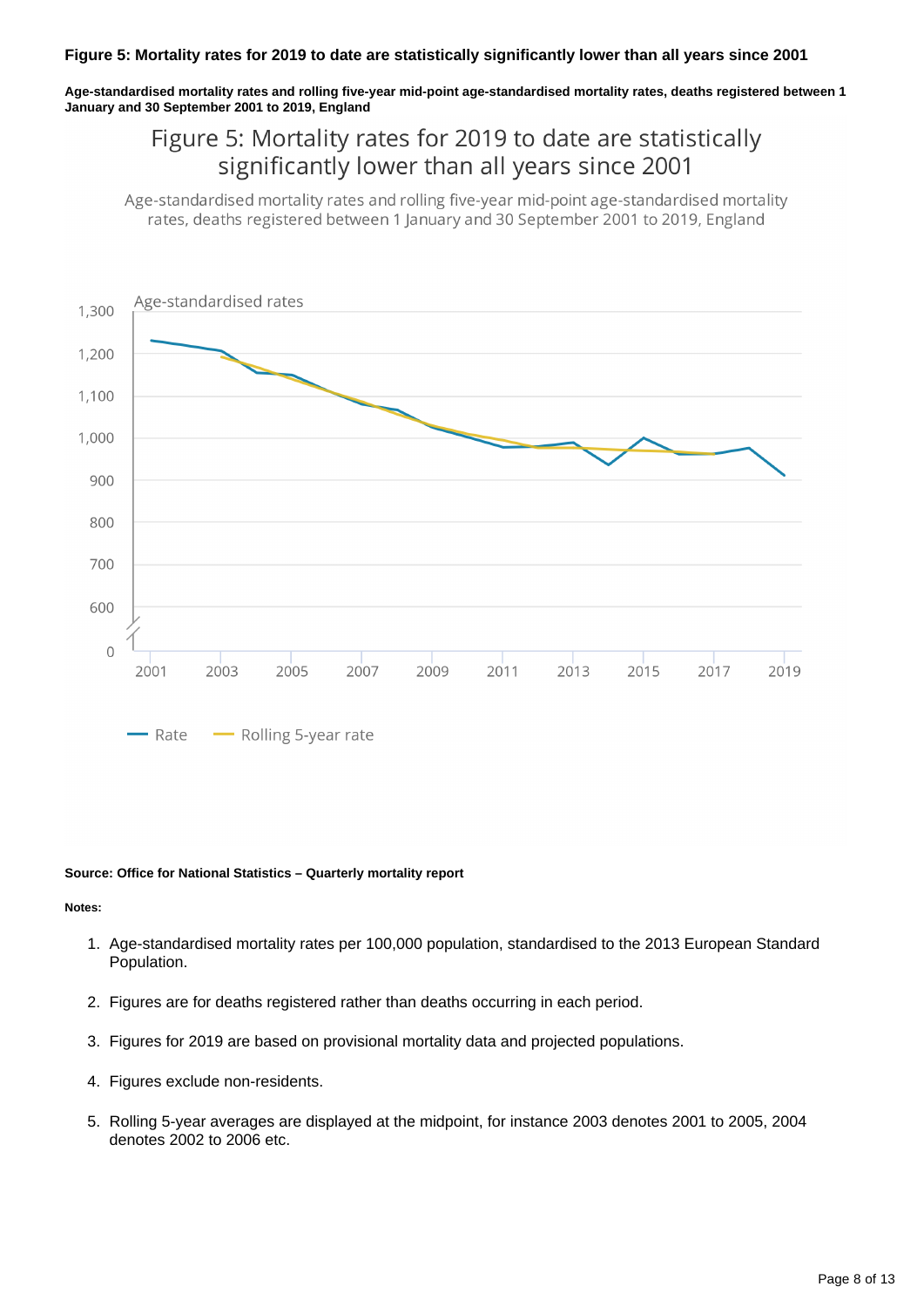## <span id="page-8-0"></span>**4 . Death occurrences in Quarter 3 (July to Sept) 2019**

This section is based on the date a death occurred, rather than the date of registration as in the previous sections, to monitor current mortality trends in England. Analysis on deaths by date of registration is useful as the data are comparable across time and geography. Owing to the length of time that it takes a death to be registered, it can mean that we are not monitoring current death trends. For example, a death registered in Quarter 3 (July to Sept) 2019 could have occurred in a previous quarter or even a previous year. Further information regarding death occurrences and registration delays can be found in the [Measuring the data section.](https://www.ons.gov.uk/peoplepopulationandcommunity/birthsdeathsandmarriages/deaths/articles/quarterlymortalityreports/julytoseptember2019#measuring-the-data)

Between 1 July and 30 September 2019, 105,782 deaths occurred in England and were registered by 30 October. This was 4,366 less deaths than the five-year average (2014-2018) for the quarter. It is important to note that the number of death occurrences is incomplete as it is likely more deaths need to be [registered,](https://www.ons.gov.uk/peoplepopulationandcommunity/birthsdeathsandmarriages/deaths/methodologies/impactofregistrationdelaysonmortalitystatistics2016) therefore comparisons should be treated with caution.

Figure 6 shows the number of deaths occurring per day in Quarter 3 2019 compared to the five-year average. It also shows the range of death occurrences. This refers to the difference between the lowest and highest numbers of deaths observed on each individual day during Quarter 3 in 2014 to 2018.

There was a peak in the number of deaths per day occurring on 25 July 2019 in England, which was the same day the [hottest ever temperature recorded in the UK.](https://www.metoffice.gov.uk/about-us/press-office/news/weather-and-climate/2019/summer-2019-statistics) More information on heatwave-related deaths can be found in the article, [Do summer heatwaves lead to an increase in deaths](https://www.ons.gov.uk/peoplepopulationandcommunity/healthandsocialcare/causesofdeath/articles/dosummerheatwavesleadtoanincreaseindeaths/2019-10-07)?.

Instances where the number of death occurrences on each day was below the range of the last five years are likely to be a result of when the data extract was created, as deaths that occurred towards the end of the quarter may not have been registered by that time. We would therefore expect the number of death occurrences to be higher in future releases.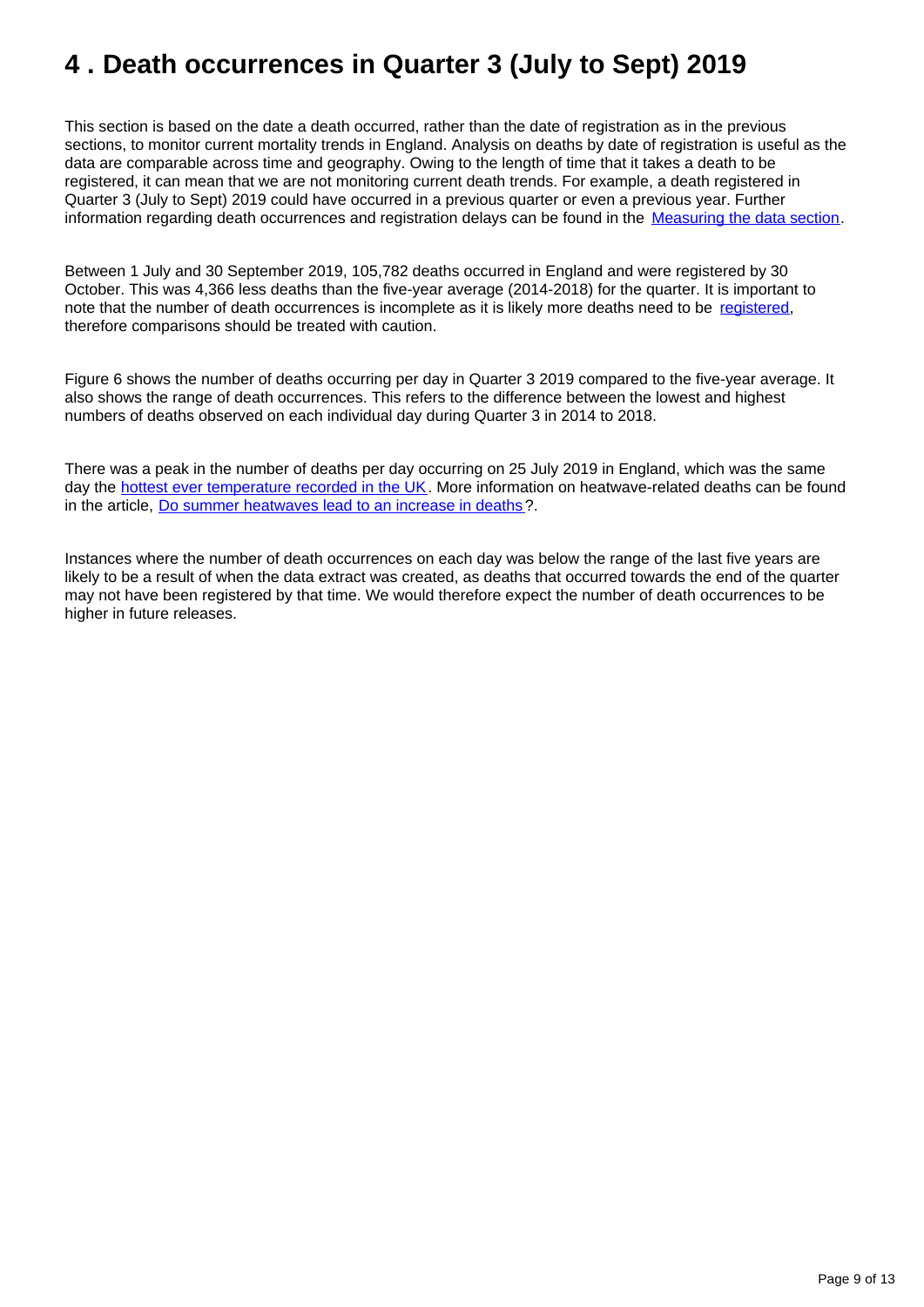#### **Figure 6: There were 105,782 death occurrences in Quarter 3 2019 in England**

#### Number of deaths occurring on each day in Quarter 3 (Jul to Sept) 2019<sup>1</sup>, five-year average and range, England



**Source: Office for National Statistics – Quarterly mortality report**

**Notes:**

- 1. Figures are for deaths occurring on each day rather than deaths registered, registered up to 30 October 2019.
- 2. Q3 refers to Quarter 3 (1 July to 30 September).
- 3. The range is the difference between the minimum and maximum value observed on each day during the five-year period (Q3 2014 to Q3 2019).
- 4. Figures exclude non-residents.

## <span id="page-9-0"></span>**5 . Quarterly mortality data**

[Quarterly mortality, England](https://www.ons.gov.uk/peoplepopulationandcommunity/birthsdeathsandmarriages/deaths/datasets/quarterlymortalityreportsanalysis) Dataset | Released 11 December 2019 Quarterly data on death registrations and death occurrences in England, broken down by sex and age.

## <span id="page-9-1"></span>**6 . Glossary**

### **Age-standardised mortality rates**

Age-standardised mortality rates are used to allow comparisons between populations, which may contain different proportions of people of different ages. The 2013 European Standard Population is used to standardise rates.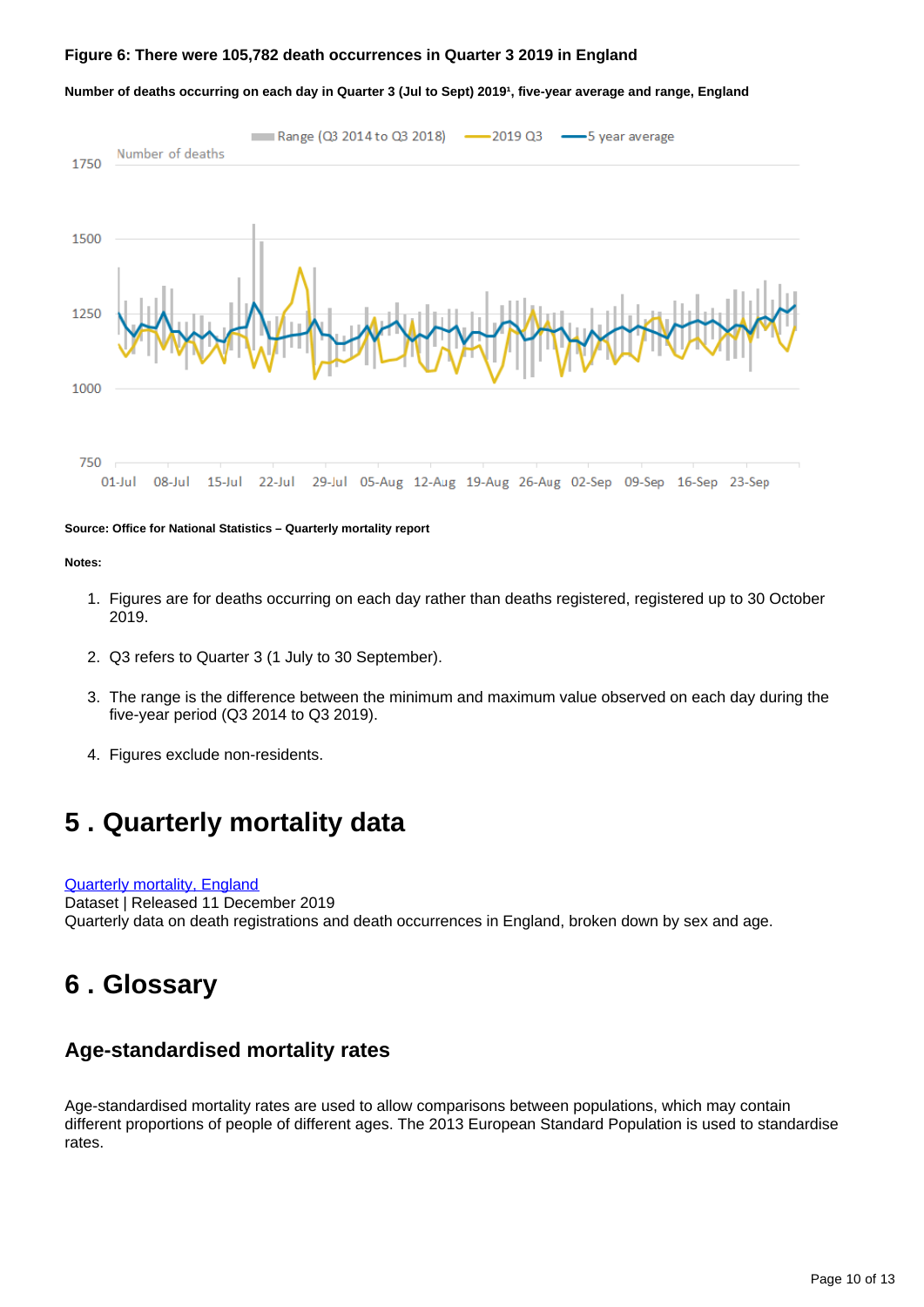### **Age-specific mortality rates**

Age-specific mortality rates are used to allow comparisons between specified age groups.

### **Statistical significance**

The term "significant" refers to statistically significant changes or differences. Significance is determined by the 95% confidence intervals, where non-overlapping confidence intervals between figures demonstrate that the difference is unlikely to be a result of random fluctuation. More information is available on the Uncertainty and [how we measure it for surveys](https://www.ons.gov.uk/methodology/methodologytopicsandstatisticalconcepts/uncertaintyandhowwemeasureit#statistical-significance) page.

## <span id="page-10-0"></span>**7 . Measuring the data**

The purpose of this bulletin is to provide timely surveillance of mortality in England, based on the best available provisional data. This bulletin focuses on Quarter 3 (July to Sept) 2019.

### **Deaths data sources**

This report is based primarily on death registrations, with a section on death occurrences towards the end of the quarterly overview. Death occurrences show the number of deaths that occurred within a calendar period and give a better indication than registrations of exactly when deaths were at their highest. This allows mortality to be related to other factors such as weather patterns.

A provisional extract of death registrations and death occurrences data for Quarter 3 (1 July to 30 September 2019) was created on 30 October 2019, roughly four weeks after the end of the reporting period.

Death registrations data for 2019 are provisional; however, we would expect only very small changes to total death registration counts once data are made final.

### **Registration delays**

Previously, death occurrences data have been produced using a similar extraction date to ensure the data were consistent throughout the time period. However, for this release and all future releases, this similar extraction date has been removed to ensure the occurrence data we are publishing are the most up to date. [Owing to](https://www.ons.gov.uk/peoplepopulationandcommunity/birthsdeathsandmarriages/deaths/methodologies/impactofregistrationdelaysonmortalitystatistics2016)  [registration delays,](https://www.ons.gov.uk/peoplepopulationandcommunity/birthsdeathsandmarriages/deaths/methodologies/impactofregistrationdelaysonmortalitystatistics2016) deaths that occurred during Quarter 3 2019 may not have been registered by the 30 September 2019 when the data extract was created. For this reason, the quarterly occurrences data are always somewhat incomplete, and we would expect the number of death occurrences in Quarter 3 2019 reported in future releases to be higher than the number reported here.

The difference between the date a death occurred and the date a death is registered can range between days and years. In 2016, 61.2% of all deaths were registered within five days; when looking at specific causes, this falls to 7.1% for external causes of death. This is because these deaths would have been investigated by a coroner to determine the cause of death, which leads to a delay in registering the death.

### **Quarterly populations**

We publish the [mid-year population estimates](https://www.ons.gov.uk/peoplepopulationandcommunity/populationandmigration/populationestimates/datasets/populationestimatesforukenglandandwalesscotlandandnorthernireland) used for calculating rates. For 2019, the 2018-based Office for [National Statistics \(ONS\) population projections were used](https://www.ons.gov.uk/peoplepopulationandcommunity/populationandmigration/populationprojections/datasets/z3zippedpopulationprojectionsdatafilesengland).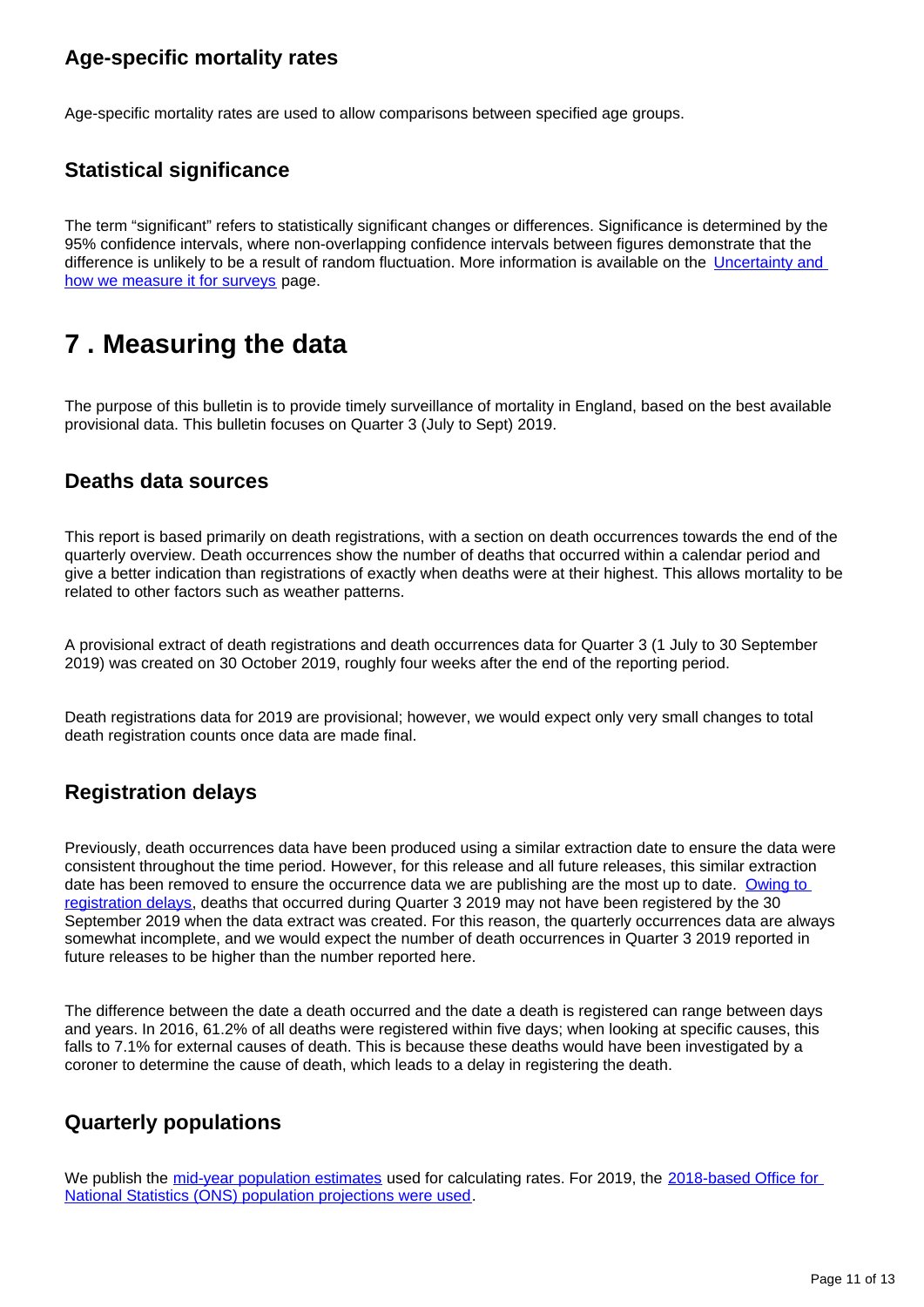Calculation of mortality rates for quarterly deaths requires adjustments to be made to annual population estimates to calculate rates that are comparable with annual rates.

We calculate an annual population centered on the midpoint of the quarter using two years' worth of population estimates or projections. This is then multiplied by the number of days within the quarter as a proportion of the total number of days within that year. The output is used as the population denominator in calculations of agestandardised and age-specific mortality rates:

#### **Quarter 3 2019 population**

 $\begin{array}{l} \hbox{ \hskip 1pt $\leftarrow$} \quad (population 2018(i) + ((population 2019(i) \hskip-3pt - population 2018(i)) * (\frac{m}{M}))) * (\frac{N}{M}) \end{array}$ 

where m is the number of days from 1 July 2018 (the start of the mid-year for the population estimate) to the midpoint of Quarter 3 inclusive, N is the number of days in Quarter 3 2019, M is the number of days in 2019 and (i) is the age group.

### **Early access for quality assurance purposes**

We provide early access for quality assurance purposes to a small number of analysts within Public Health England (PHE) and the Department of Health and Social Care (DHSC). The analysts are not permitted to share the findings or the bulletin more widely in their organisations. The bulletin is provided for the analysts to provide technical comment on our findings. However, the ONS independently produces these statistics, including determining the focus, content, commentary, illustration and interpretation of these measures presented, and the comments provided by PHE and the DHSC are purely advisory.

## <span id="page-11-0"></span>**8 . Strengths and limitations**

### **Provisional data are used**

Provisional death registrations and death occurrences data are used in this bulletin. This enables timely analysis to be completed to monitor mortality trends. However, as the data are provisional, they are subject to change.

### **Data coverage and timeliness**

Mortality data give complete population coverage. They ensure the estimates are of high precision and are representative of the underlying population at risk. However, owing to registration delays, quarterly death occurrence data are always somewhat incomplete. This is especially true for deaths that occurred towards the end of the quarter.

Further information can be found in the [Mortality statistics in England and Wales Quality and Methodology](https://www.ons.gov.uk/peoplepopulationandcommunity/birthsdeathsandmarriages/deaths/methodologies/mortalitystatisticsinenglandandwalesqmi)  [Information \(QMI\) report](https://www.ons.gov.uk/peoplepopulationandcommunity/birthsdeathsandmarriages/deaths/methodologies/mortalitystatisticsinenglandandwalesqmi) and the [User guide to mortality statistics.](https://www.ons.gov.uk/peoplepopulationandcommunity/birthsdeathsandmarriages/deaths/methodologies/userguidetomortalitystatisticsjuly2017)

## <span id="page-11-1"></span>**9 . Related links**

[Changing trends in mortality in England and Wales: 1990 to 2017 \(Experimental Statistics\)](https://www.ons.gov.uk/peoplepopulationandcommunity/birthsdeathsandmarriages/deaths/articles/changingtrendsinmortalityinenglandandwales1990to2017/experimentalstatistics)

Article | Released 18 June 2017

Analysis of whether there have been recent changes in the trends of mortality rates in England and Wales from 1990 to 2017.